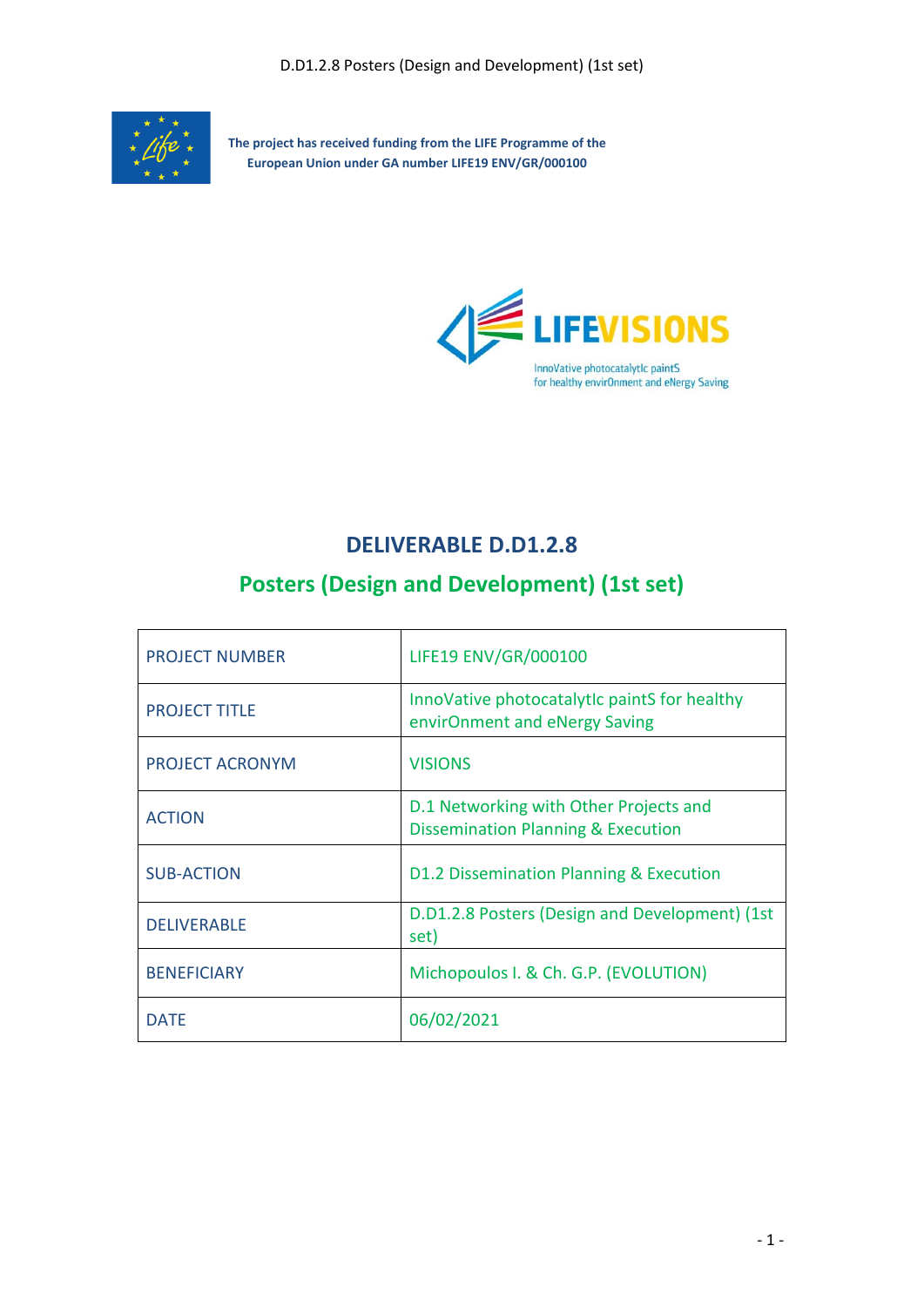# **TABLE OF CONTENT**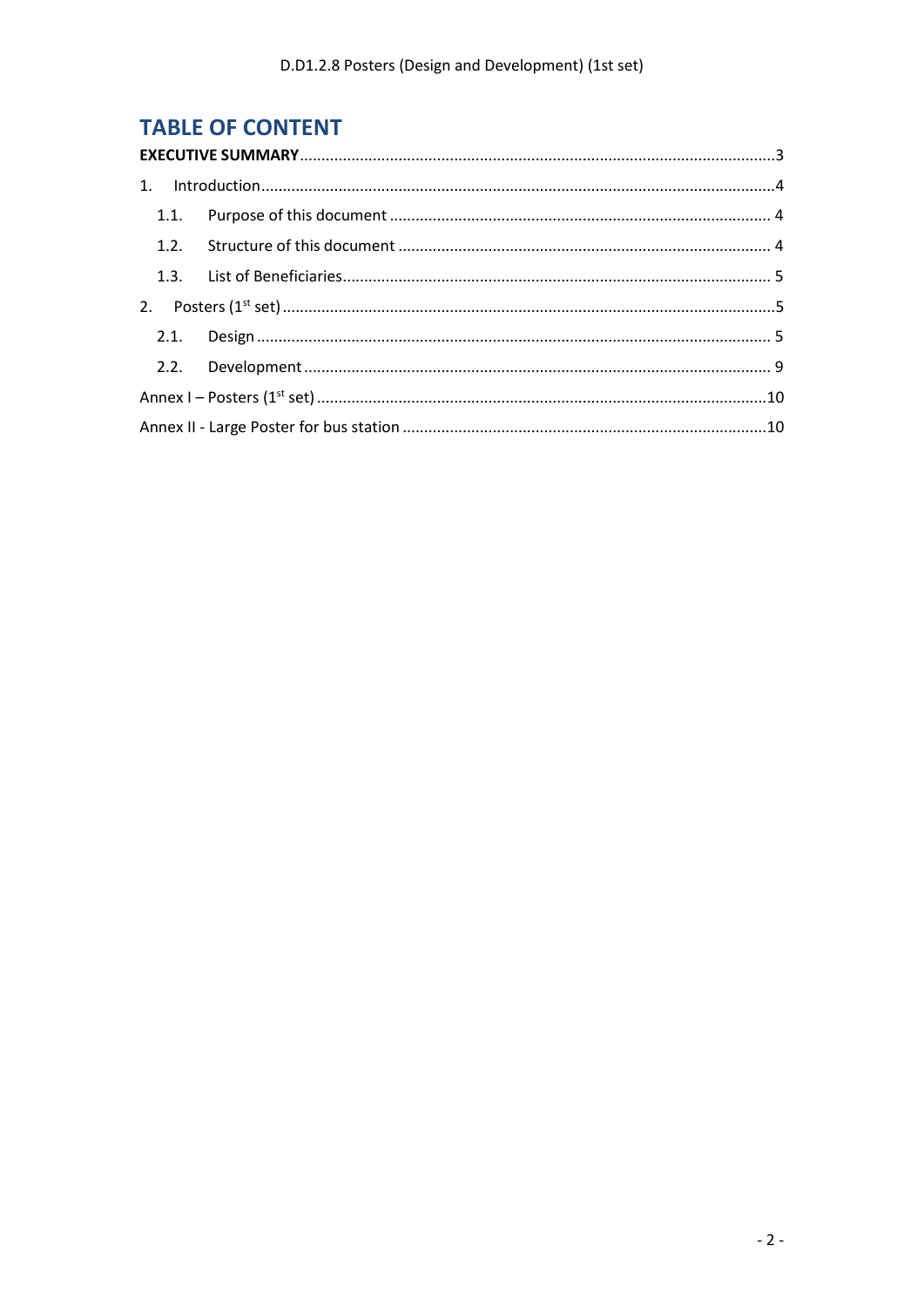### <span id="page-2-0"></span>**EXECUTIVE SUMMARY**

The VISIONS project aims at upscaling innovative photocatalytic paint, improving the quality of the indoor environment while it will enable significant energy savings in buildings.

This document presents the design and development of the  $1<sup>st</sup>$  set of posters in English and Greek version, in order to be placed on 03/2021 in selected spots (i.e. Municipalities of areas where the application will take place and of neighboring areas, Ministry of Environment and Energy, Centre for Renewable Energy Sources and Saving (CRES), Association of Greek Chemists, Universities, Research centers and Institutes, Technical Chamber of Greece), as well as present them at awareness events, conferences and meetings.

EVOLUTION, by means of direct award, assigned an external contractor, the design and development of the posters.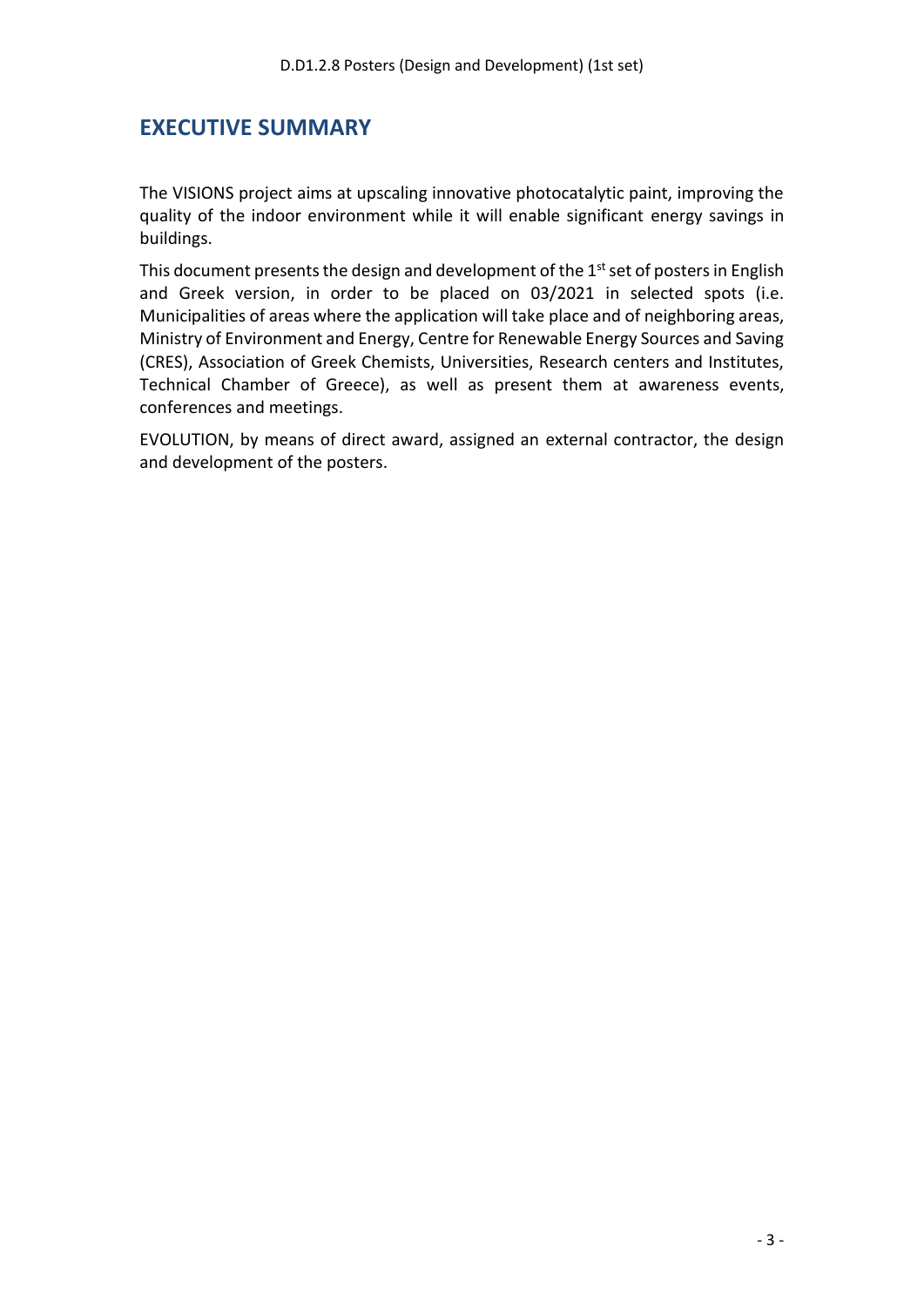### <span id="page-3-0"></span>1. Introduction

This document is the deliverable "D.D1.2.8 Posters (Design and Development) (1st set)" of the EU‐funded project VISIONS, describing the design and development of Posters in English and Greek version.

The posters will be available for training and dissemination activities at conferences, seminars, public events and workshops.

### <span id="page-3-1"></span>1.1.Purpose of this document

This deliverable is part of the dissemination actions and presents the posters, aiming to disseminate the project at various events, conferences, workshops, etc. and gain the project visibility with the general public.

The main objective of the project poster is to raise awareness and provide visibility for the large non-specialist community, as well as the community of relevant stakeholders. The project poster assist in the dissemination and communication activities that are carried out throughout the entire project duration. This 1st set presents the project on its early stage of implementation.

The development of a project poster, enhances the project visual identity and public image and hence, allows an easier identification by the public, ensuring visibility and recognition.

### <span id="page-3-2"></span>1.2.Structure of this document

The document is arranged into two main sections.

Section 1 of the document introduces the VISIONS project and explains the purpose of this document.

Section 2 presents the  $1<sup>st</sup>$  set of VISIONS posters, as designed in English and Greek version and analyses the design ideas and the content provided, as well as the development of the posters.

Annex I accompany this deliverable and provides the English and Greek version of the poster in .pdf format.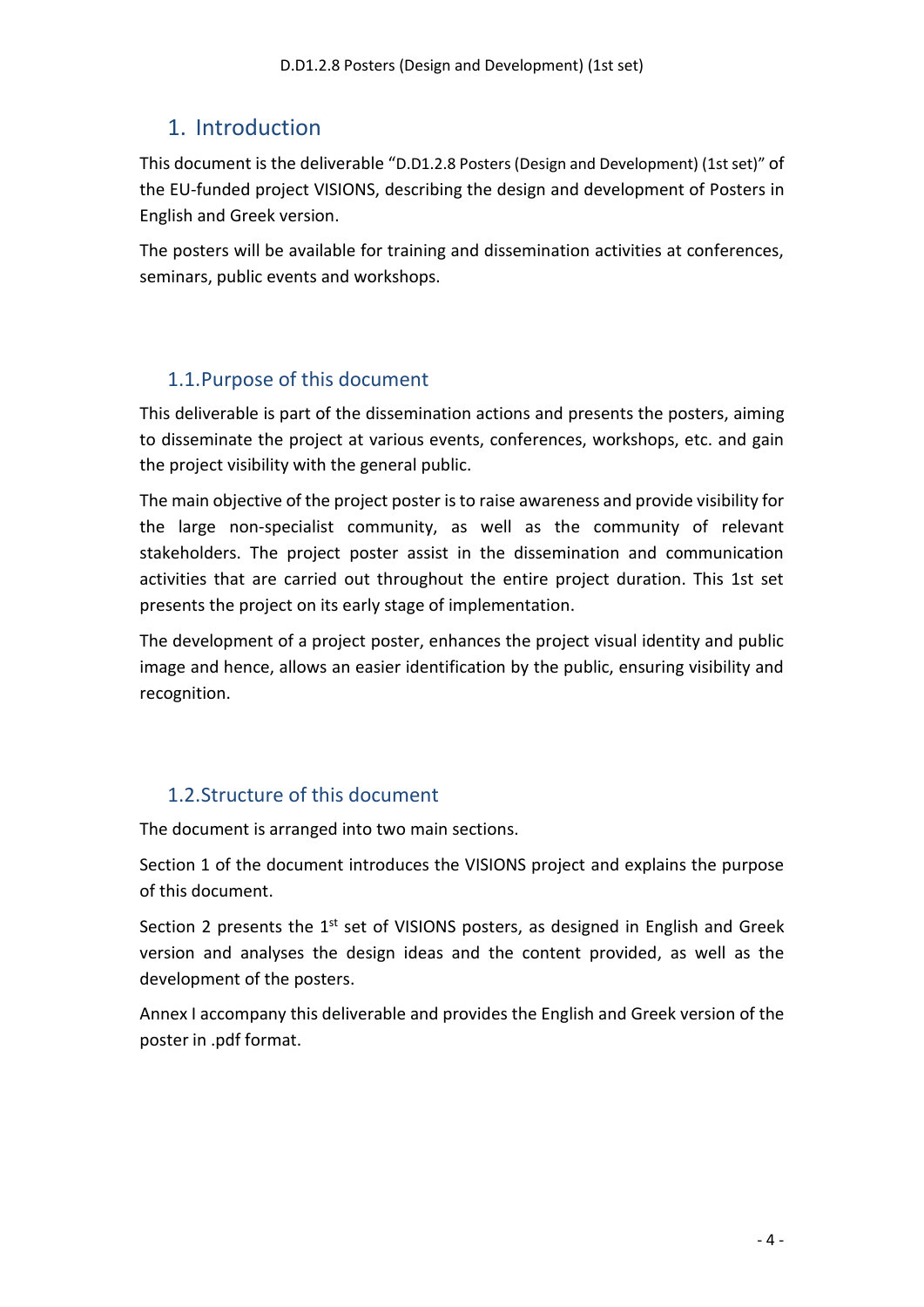### <span id="page-4-0"></span>1.3.List of Beneficiaries

| <b>NCSRD</b>     | National Center for Scientific Research DEMOKRITOS                                                                   |
|------------------|----------------------------------------------------------------------------------------------------------------------|
| AUTH             | ARISTOTELIO PANEPISTIMIO THESSALONIKIS (Aristotle University of<br>Thessaloniki - Special Account of Research Funds) |
| <b>EVOLUTION</b> | Michopoulos I. & Ch. G.P.                                                                                            |
| <b>FORTH</b>     | Foundation of Research and Technology - Hellas                                                                       |
| <b>VITEX</b>     | YANNIDIS BROTHERS S.A. - INDUSTRIAL - COMMERCIAL -<br><b>CHEMICAL-TECHNICAL AND HOTEL BUSINESS COMPANY HERMES</b>    |

# <span id="page-4-1"></span>2. Posters (1st set)

### 2.1. Design

<span id="page-4-2"></span>EVOLUTION, by means of direct award, assigned an external contractor, the design and development of VISIONS poster as presented below. The design team, based on the selection of the most effective size, components, frames, file formats, images and colours, designed the poster, with a clean, modern and attractive design that implements the art of visual communication.

The poster is prepared in English (Figure 1) and Greek (Figure 2) and provides the reader with intuitive and succinct textual and graphical information about the project general idea and innovative concept. It is created to attract stakeholders and a variety of audiences. The first poster was developed with the purpose of presenting the project, objectives, consortium members, main contacts and website.

At the top of the poster, the project logo is clearly displaced, along with the acronym and full title of the project, while the photo symbolises the main scope of the project, to improve indoor air quality and save energy, using innovative photocatalytic paints. The description of the project, the financial data (budget, EU funding) and the implementation period are also provided.

Furthermore, more details about the objectives of the project are provided. The information and logos of the VISIONS partners, as well as the LIFE logo accompanied with the refer of the received funding from the LIFE Programme of the European Union.

At the bottom of the poster, the main contact details can be found, together with a representation of the website link and social media that are created as means of building an adequate and effective communication plan, to ensure the maximum impact of the project results.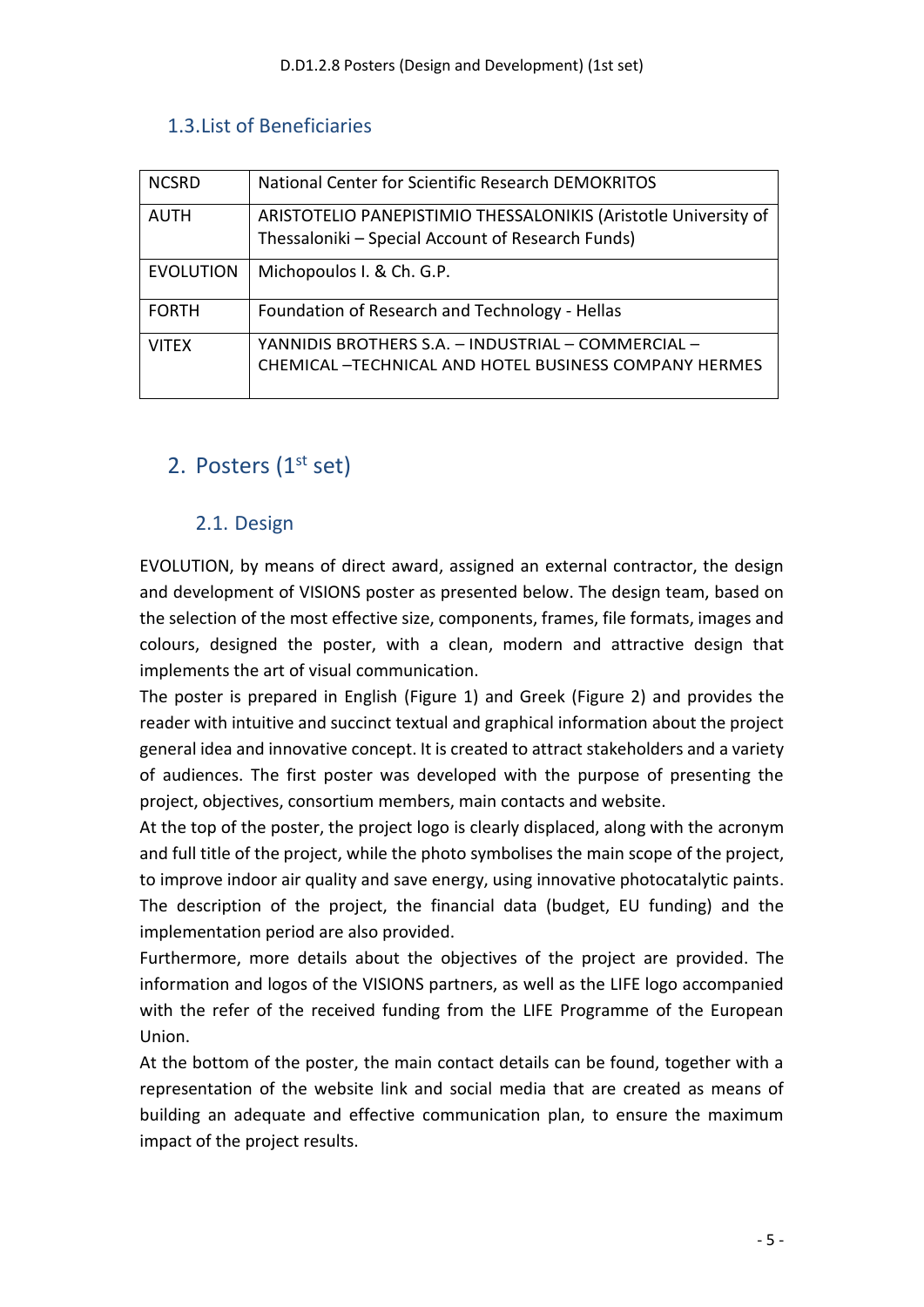

InnoVative photocatalytic paintS for healthy envirOnment and eNergy Saving



#### Main objectives of the project:

1. Optimization and Upscaling of a novel photocatalytic material (VISIONS Photo-Powder) which was developed in lab-scale through an IP FP7 project (CLEAR-UP)

2. Semi-industrial production of innovative photocatalytic paints (Photo-Paints) by incorporating the VISIONS Photo-Powder in various types of paints for real scale applications

3. Real scale application of three innovative Photo-Paints in a set of existing Demo-Houses prototype demonstrator at the Hellenic Naval Academy Buildings

4. Assessment of the effectiveness of the Photo-Paint in terms of decomposition of air pollutants and energy savings



Description: The main scope of the project is the production of an innovative photocatalytic paint, which aims at improving the quality of the indoor environment while it will enable significant energy savings in buildings.

#### **Budget Info:**

Total amount: 1,403,752 Euro (% EC Co-funding: 54%) Duration: Start: 07/09/20 - End: 06/09/23

5. Development of performance indicators for evaluation of the photocatalytic efficiency

6. Development of a sophisticated Decision Support System  $(DSS)$ 

7. Establishment of a start-up (or spin-off) company that will undertake the exploitation and promotion of VISIONS technologies and products (Photo-Paints & DSS)

8. Development of Management, Communication and Dissemination strategy of the project

#### Partners: National Center for Scientific Research DEMOKRITOS (Coordinator) Foundation of Research and Technology - Hellas Aristotle University of Thessaloniki **VITEX A.E. EVOLUTION PROJECTS PLUS** The project has received funding from the LIFE Programme of the European ΑΡΙΣΤΟΤΕΛΕΙΟ<br>ΠΑΝΕΠΙΣΤΗΜΙΟ<br>ΘΕΣΣΑΛΟΝΙΚΗΣ vitex Union under GA number LIFE19 ENV/GR/000100 **Contact Person** Thomas Maggos<br>Email: tmaggos@ipta.demokritos.gr<br>Tel: +30 2106503716 **Example 1** @LifeVisionsGR **DEVELO** @gr\_visions www.lifevisions.gr

#### Figure 1. Poster (English version)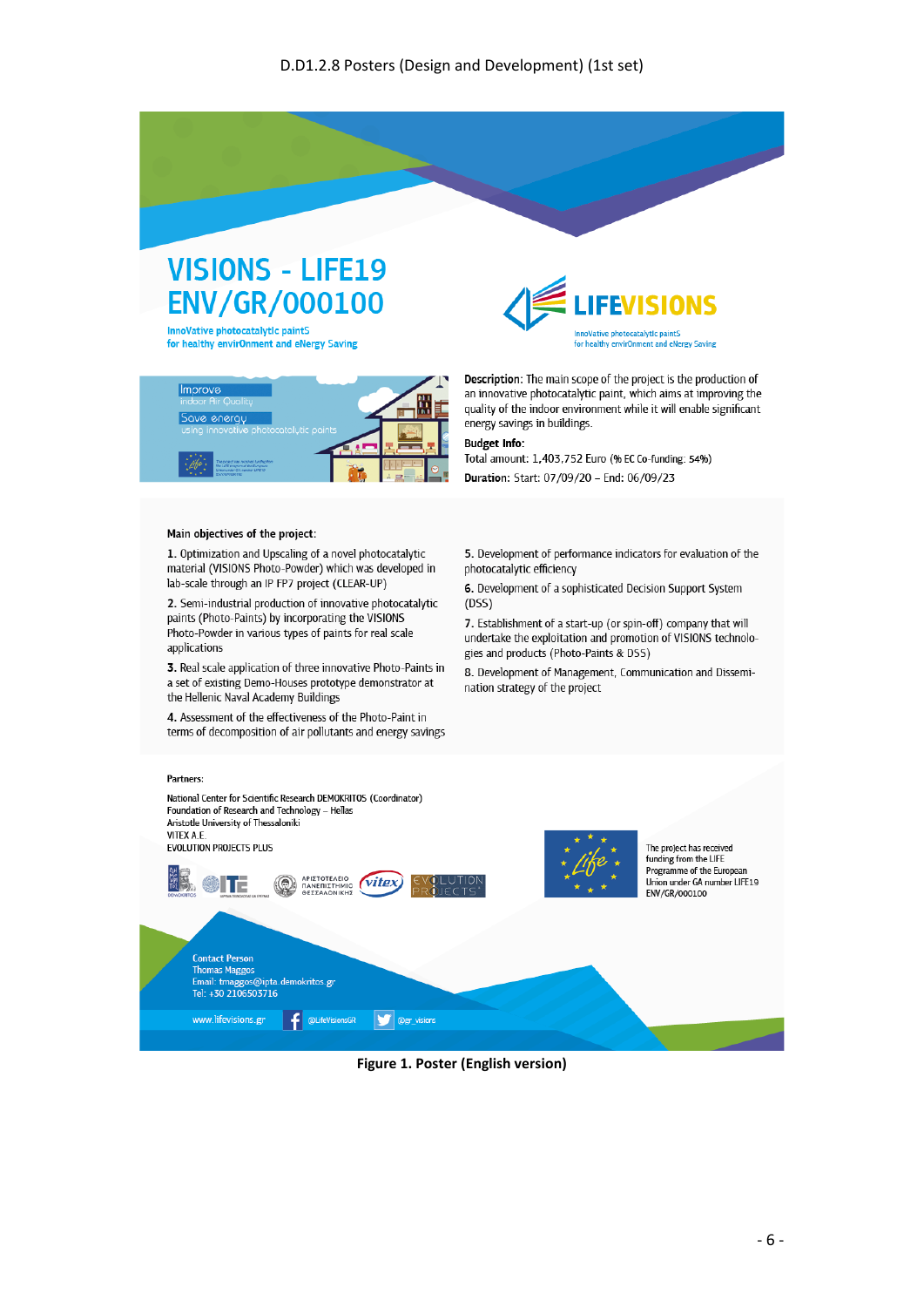# **VISIONS - LIFE19 ENV/GR/000100**

Καινοτόμα Φωτοκαταλυτικά Χρώματα<br>για Υγιέs Περιβάλλον και Εξοικονόμηση Ενέργειαs



#### Κύριοι Στόχοι του Έργου:

1. Βελτιστοποίηση και αναβάθμιση φωτοκαταλυτικού κονιάματοs (VISIONS Photo-Powder), το οποίο αναπτύχθηκε σε εργαστηριακή κλίμακα μέσω του έργου IP FP7 (CLEAR-UP)

2. Ημι-βιομηχανική παραγωγή καινοτόμων φωτοκαταλυτικών χρωμάτων (Photo-Paints) ενσωματώνονταs το VISIONS Photo-Powder σε διάφορουs τύπουs χρωμάτων για εφαρμογέs σε πραγματική κλίμακα

3. Εφαρμογή τριών καινοτόμων φωτοκαταλυτικών χρωμάτων σε πραγματική κλίμακα σε Demo-Houses και του βέλτιστου φωτοκαλυτικού χρώματοs στα κτίρια της Σχολής Ναυτικών Δοκίμων

4. Αξιολόγηση τη αποτελεσματικότηταs του φωτοκαταλυτικού χρώματοs ωs προs την αποδόμηση των ατμοσφαιρικών ρύπων και την εξοικονόμηση ενέργειαs

#### Εταίροι του έργου:



#### Πεδίο Εφαρμογής του Έργου:

Κύριο αντικείμενο του έργου είναι η παραγωγή μιαs καινοτόμου φωτοκαταλυτικήs βαφήs, η οποία στοχεύει στη βελτίωση της ποιότητας του εσωτερικού αέρα, ενώ θα επιτρέψει σημαντική εξοικονόμηση ενέργειαs στα κτίρια.

Προϋπολογισμός: 1.403.752€ (Ποσοστό συγχρηματοδότησης 54%) Διάρκεια υλοποίησης: 07/09/2020 - 06/09/2023

5. Ανάπτυξη δεικτών απόδοσηs για αξιολόγηση της φωτοκαταλυτικήs αποτελεσματικότηταs

6. Ανάπτυξη ενόs εξελιγμένου Συστήματοs Υποστήριξης Αποφάσεων (DSS)

7. Ίδρυση spin-off εταιρείαs που θα αναλάβει την διάχυση και προβολή των τεχνολογιών και προϊόντων του VISIONS (Photo-Paints & DSS)

8. Ανάπτυξη στρατηγικήs διαχείρισηs, επικοινωνίαs και διάδοσης του έργου



#### Figure 2. Poster (Greek version)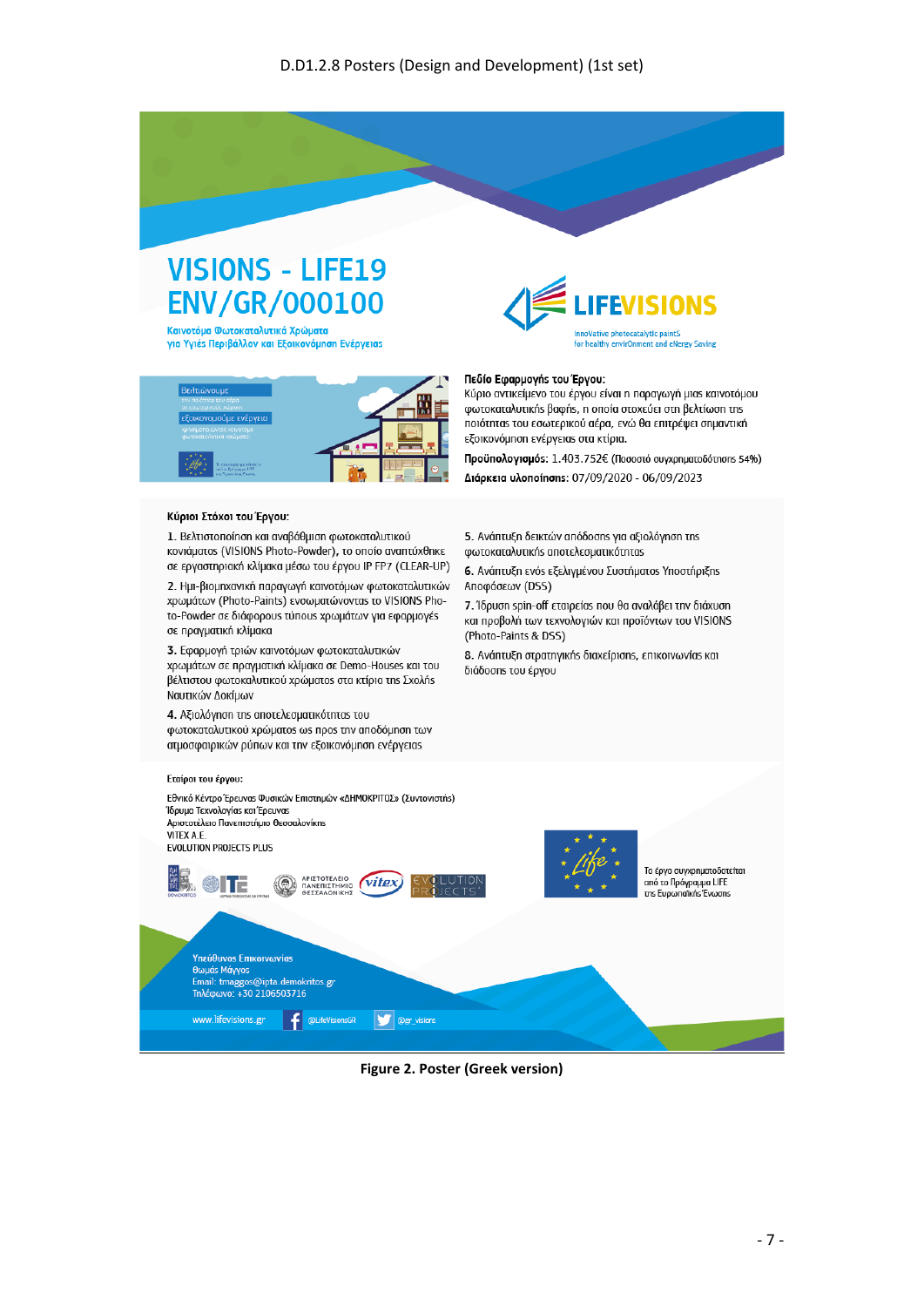In additional, a large poster (130x200cm) was designed (Figure 3) in Greek version, in order to be placed on a bus station, assisting the dissemination and communication activities and enhancing the project visual identity.

This poster provides the same information with the VISIONS poster, but emphasizes its main elements.



**Figure 3. Large Poster for bus station (Greek version)**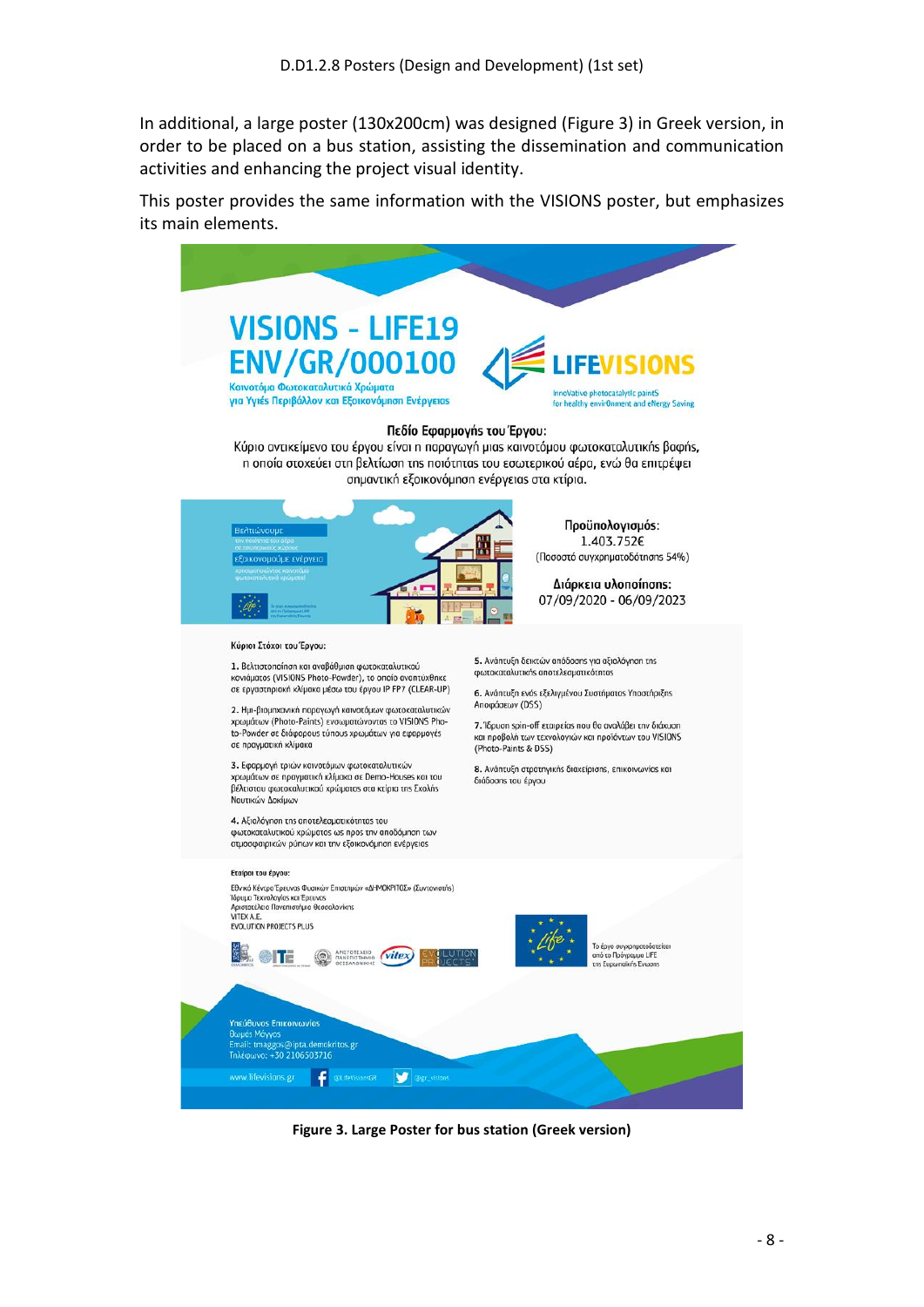## 2.2. Development

<span id="page-8-0"></span>According to the GA, 50 poster copies for the  $1<sup>st</sup>$  set where developed by the external contractor, 35 copies in Greek and 15 in English. The size of each poster is 33 x 48 cm. The posters will be placed on 03/2021, in selected spots (i.e. Municipalities of areas where the application will take place and of neighboring areas, Ministry of Environment and Energy, Centre for Renewable Energy Sources and Saving (CRES), Association of Greek Chemists, Universities, Research centers and Institutes, Technical Chamber of Greece), as well as present them at awareness events, conferences and meetings.

The poster's printable version will also become available in the website's "Library" section [\(http://lifevisions.gr/\)](http://lifevisions.gr/), as well as through the VISIONS social media accounts, Facebook and Twitter.

The large poster (1copy) was developed in size 130x200cm and will be placed on a bus station in Athens, and specifically in the area of Hymettus.